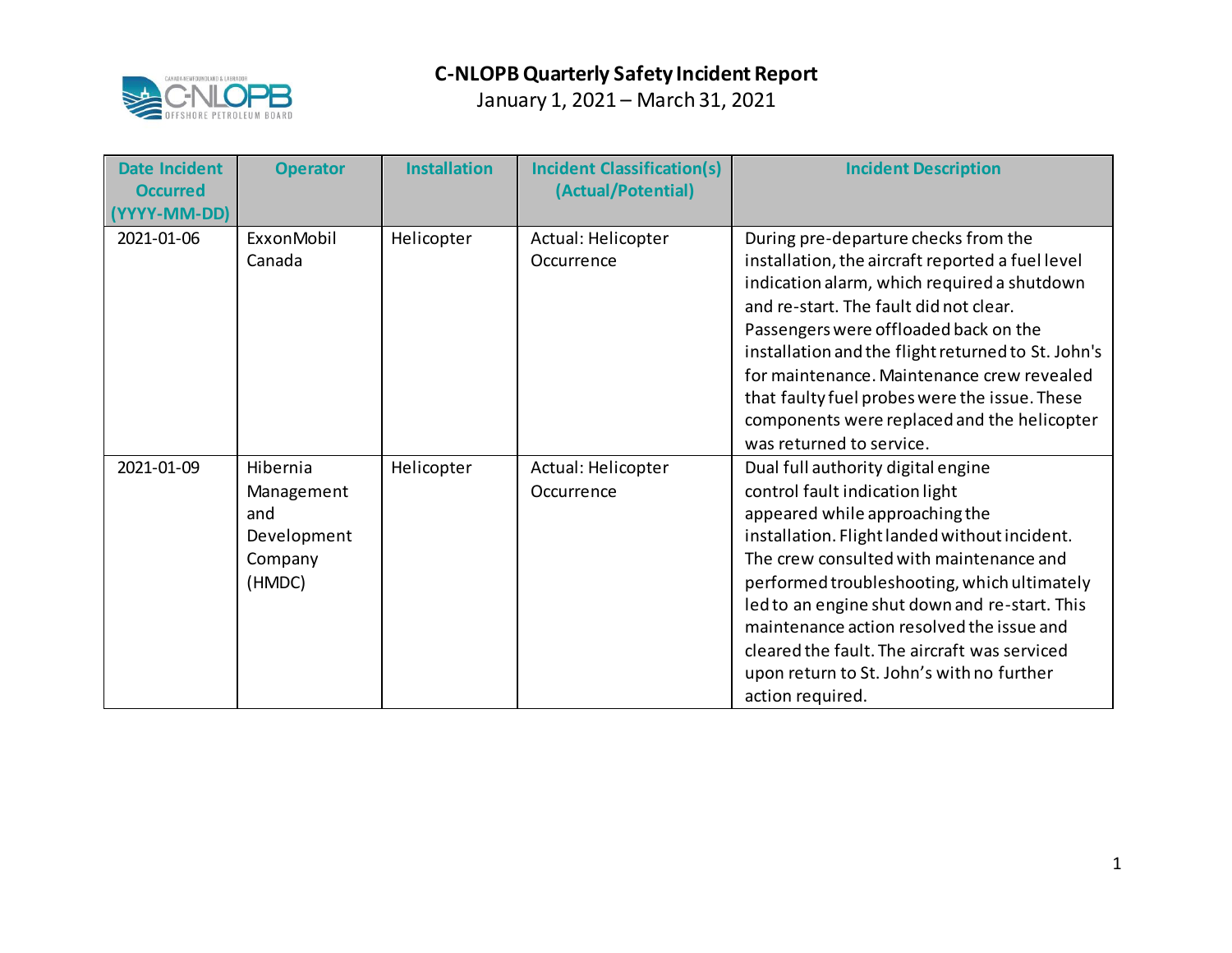

| 2021-01-09 | <b>HMDC</b>             | Hibernia<br>Platform | Actual: Lost/Restricted<br>Workday Injury &<br>Medevac | Worker was leveling scaffolding and felt lower<br>back discomfort. Worker was assessed and<br>workplace limitations were recommended. On<br>2021-01-18, the worker experienced increased<br>lower back discomfort. Worker was<br>transported onshore for follow up assessment.                                                                                                              |
|------------|-------------------------|----------------------|--------------------------------------------------------|---------------------------------------------------------------------------------------------------------------------------------------------------------------------------------------------------------------------------------------------------------------------------------------------------------------------------------------------------------------------------------------------|
| 2021-01-20 | Husky Oil<br>Operations | Helicopter           | Actual: Helicopter<br>Occurrence                       | Outbound flight experienced abnormal<br>vibration upon setting cruise power at 1524 m<br>(5000 ft). The flight crew elected to return to<br>St. John's as a precaution. After inspection of<br>the health usage monitoring system, data was<br>reviewed with no abnormalities. The<br>helicopter was test flown and all was reported<br>as normal. The aircraft was returned to<br>service. |
| 2021-02-01 | ExxonMobil<br>Canada    | Hebron<br>Platform   | Actual:<br>Impairment/Damage<br>to Critical Equipment  | Damage to south west crane inner cheek plate<br>was observed during planned maintenance.<br>Crane was removed from service until<br>repaired.                                                                                                                                                                                                                                               |
| 2021-02-15 | Husky Oil<br>Operations | SeaRose FPSO         | Actual:<br>Impairment/Damage<br>to Critical Equipment  | Communications between the topsides master<br>control station and the SP5 well were lost. The<br>well remained online as per design. A power<br>cycle was completed, which shut in the well<br>and communications were restored.                                                                                                                                                            |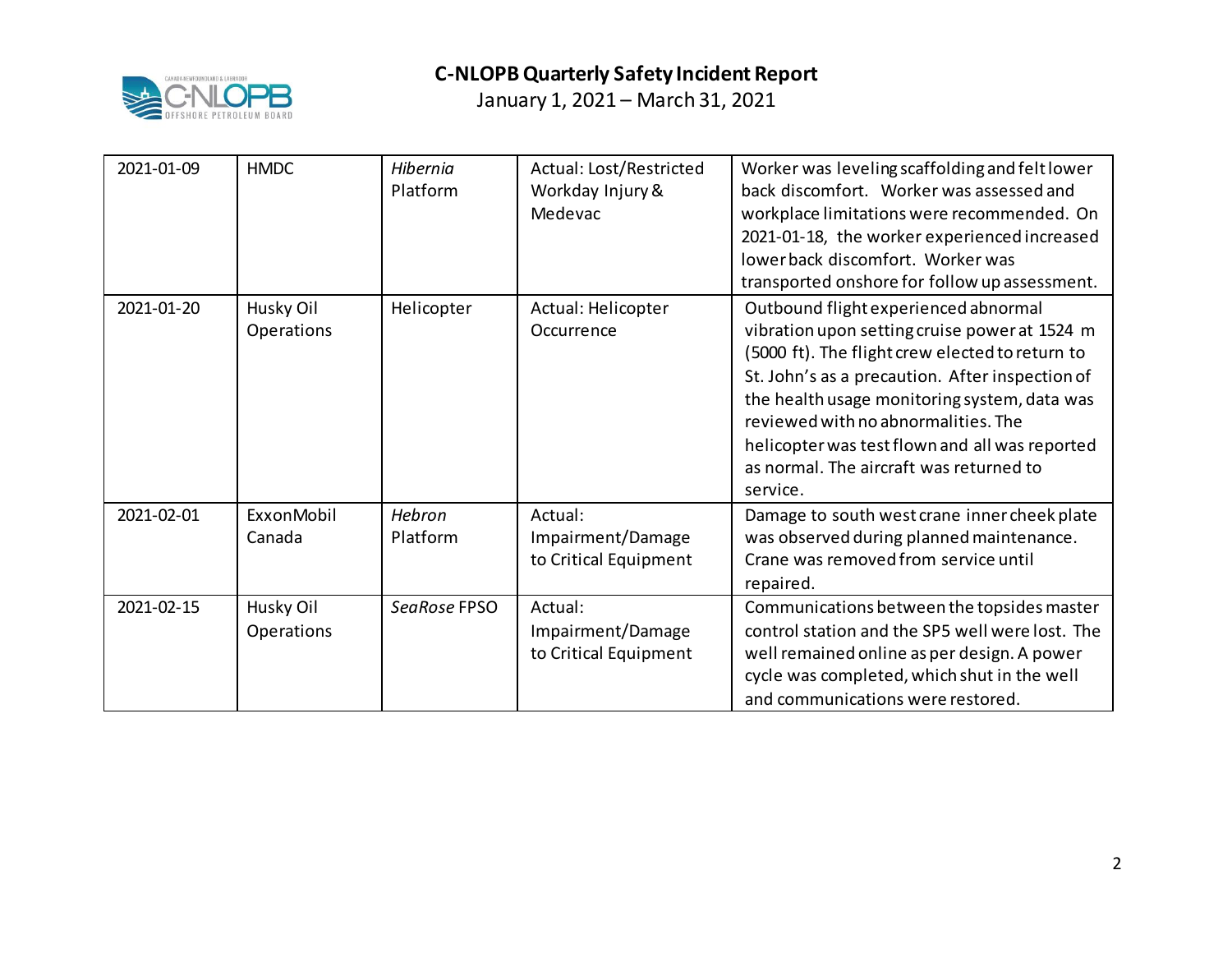

| 2021-02-14 | ExxonMobil<br>Canada    | Helicopter            | Actual: Helicopter<br>Occurrence                      | Inbound helicopter experienced an engine<br>inlet anti-ice fault. The crew elected to<br>descend from 1219 m (4000 ft) to 457 m (1500<br>ft) to ensure clearance from cloud and<br>continued to St. John's. Upon arrival,<br>maintenance crew inspected the aircraft and<br>replaced the inlet assembly. Aircraft was<br>returned to service.      |
|------------|-------------------------|-----------------------|-------------------------------------------------------|----------------------------------------------------------------------------------------------------------------------------------------------------------------------------------------------------------------------------------------------------------------------------------------------------------------------------------------------------|
| 2021-02-22 | ExxonMobil<br>Canada    | Helicopter            | Actual: Helicopter<br>Occurrence                      | Outbound helicopter's active vibration control<br>fail caution illuminated. The crew preformed<br>resets but this did not restore the system. The<br>crew elected to return to St. John's, landing<br>safely without further incident. Maintenance<br>crew carried out another reset and the fault<br>cleared. Aircraft was returned to service.   |
| 2021-02-24 | Husky Oil<br>Operations | M/V Skandi<br>Vinland | Actual:<br>Impairment/Damage<br>to Critical Equipment | During daily checks of the starboard side fast<br>rescue craft, the davit hydraulics were started<br>but shut down moments later due to a tripped<br>breaker. The davit was taken out of service for<br>further troubleshooting and corrective actions.<br>The vessel standby capabilities were<br>unaffected.                                     |
| 2021-02-27 | ExxonMobil<br>Canada    | Helicopter            | Actual: Helicopter<br>Occurrence                      | Outbound helicopter's active vibration control<br>fail caution illuminated. The crew preformed<br>resets but this did not restore the system. The<br>crew elected to return to St. John's, landing<br>safely without further incident. Maintenance<br>crew carried out troubleshooting and the fault<br>cleared. Aircraft was returned to service. |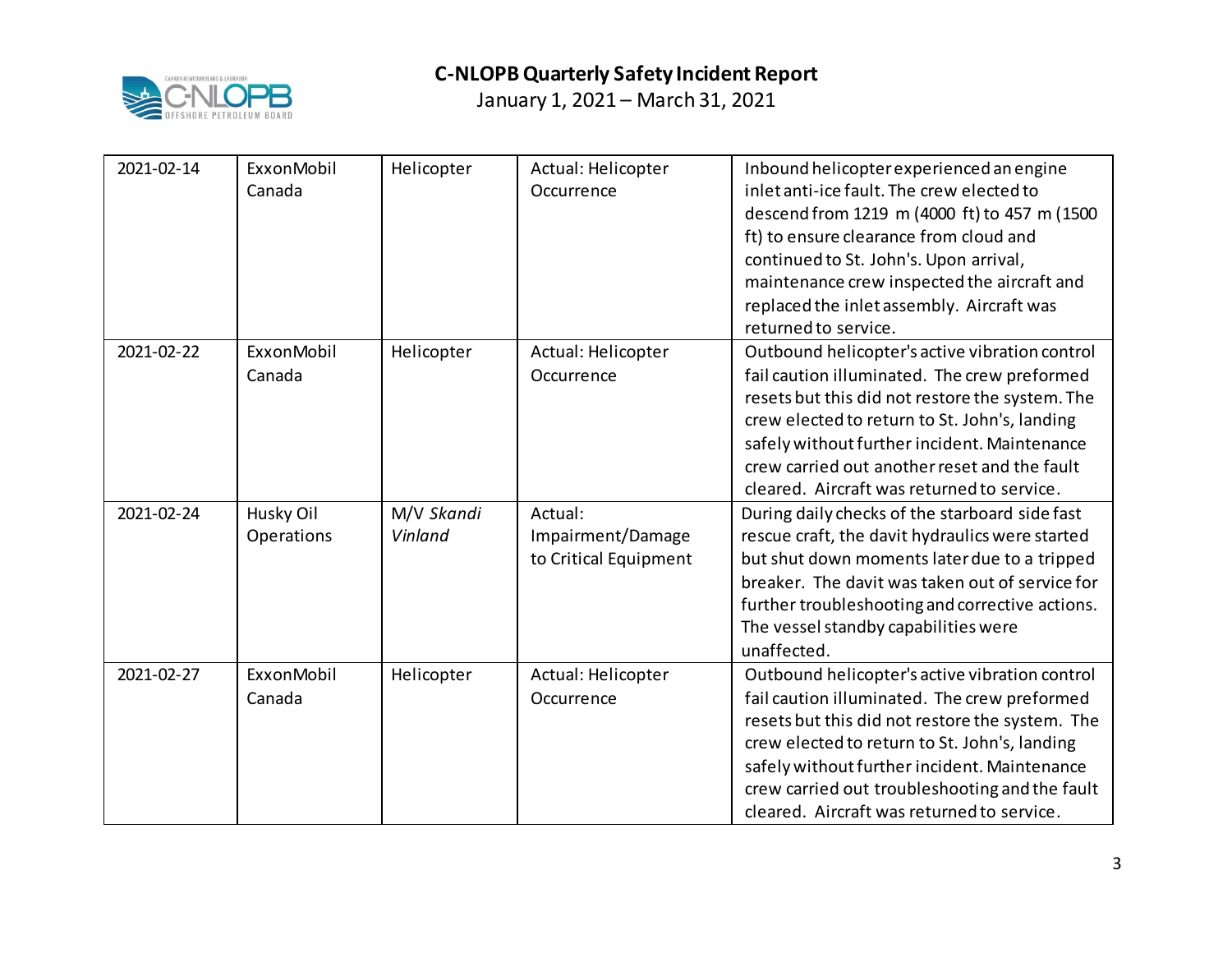

| 2021-03-04 | ExxonMobil<br>Canada | Helicopter         | Actual: Helicopter<br>Occurrence          | While the aircraft was being lined up on the<br>departure runaway, following a 180 degree<br>turn, the crew identified that the nose wheel<br>was not centering. Crew attempted to caster<br>the nose wheel in the correct direction but<br>were unsuccessful. Crew decided to hover taxi<br>back to the helicopter service provider facility<br>ramp. The nose wheel self-centered back to |
|------------|----------------------|--------------------|-------------------------------------------|---------------------------------------------------------------------------------------------------------------------------------------------------------------------------------------------------------------------------------------------------------------------------------------------------------------------------------------------------------------------------------------------|
|            |                      |                    |                                           | normal position during air taxi and the aircraft<br>landed without further incident. The nose gear                                                                                                                                                                                                                                                                                          |
|            |                      |                    |                                           | and tire were inspected by maintenance crew.<br>Aircraft was returned to service.                                                                                                                                                                                                                                                                                                           |
| 2021-03-08 | ExxonMobil<br>Canada | Hebron<br>Platform | Actual: Lost/Restricted<br>Workday Injury | Upon arrival at the installation, worker<br>experienced discomfort in right shoulder while<br>doffing helicopter flight suit. Worker reported<br>to health center for assessment. Worker had a<br>follow-up assessment on the following day and<br>was placed on temporary workplace<br>limitations.                                                                                        |
| 2021-03-13 | <b>HMDC</b>          | Helicopter         | Actual: Helicopter<br>Occurrence          | Helicopter responded to a civilian emergency<br>request resulting in a Search and Rescue (SAR)<br>outage for the offshore. The duration of the<br>outage was approximately 4 hours. Basin<br>operators were aligned on the use of the SAR<br>helicopter for this response. Full medevac<br>coverage remained available.                                                                     |